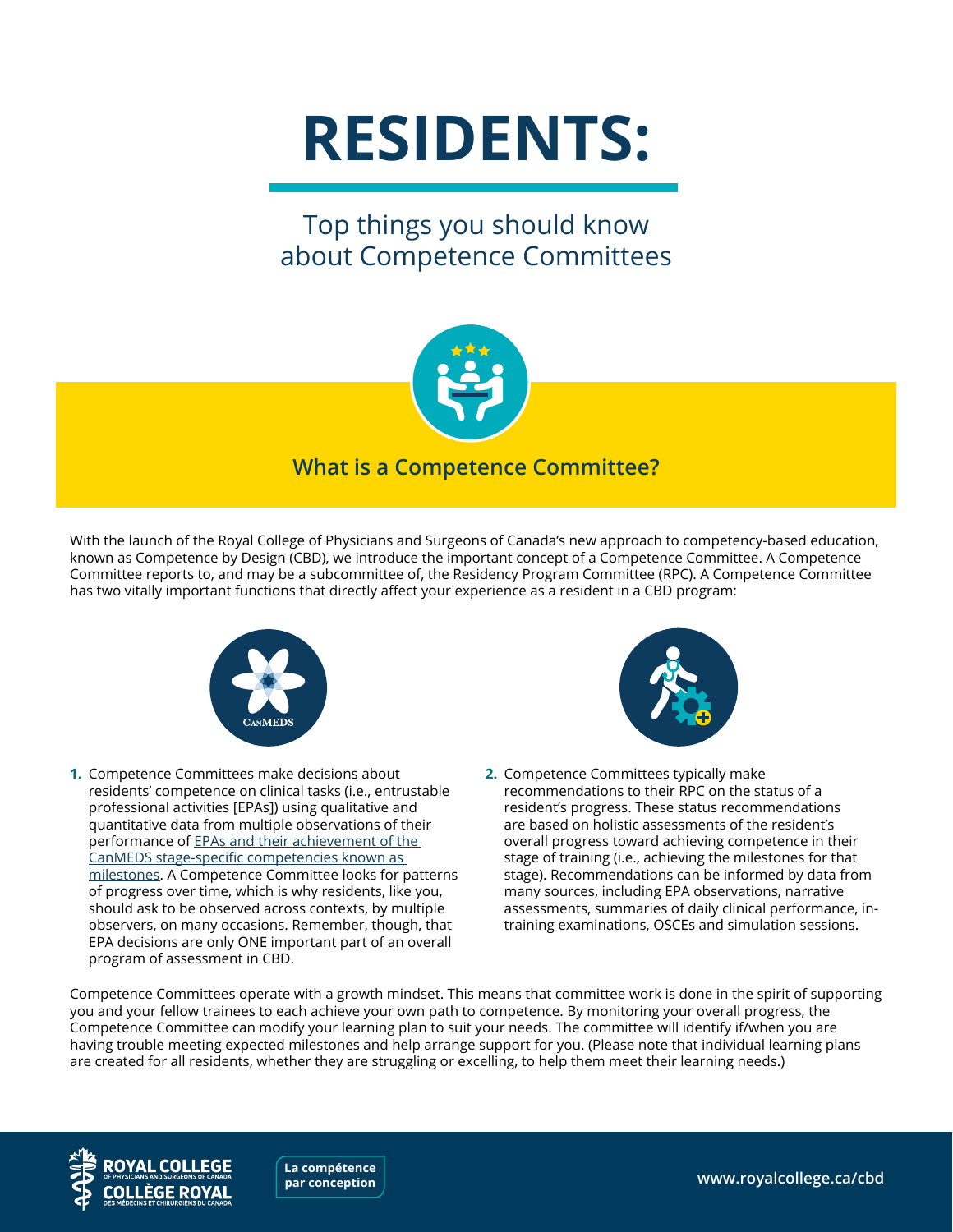

**Who is part of the Competence Committee and what are their roles?**

It is important to note that there is no single way to set up and run a Competence Committee. If you want specific details on how your program's Competence Committee(s) is (are) run, check with your program director (PD). Generally speaking, a Competence Committee includes a chair and at least 2 other members; the size will depend on the size of the program and the number of residents (guidelines suggest 1 faculty member per 8–10 residents). The PD, or a delegate, usually participates as a committee member. Terms of reference and procedures are determined by policies established at the university, with [guidance from the Royal College](http://www.royalcollege.ca/rcsite/cbd/assessment/competence-committees-e) (see the Royal College's Competence Committee Guidelines: [Terms of Reference](http://www.royalcollege.ca/rcsite/documents/cbd/competence-committees-guidelines-for-terms-of-reference-e)  and [Process and Procedures in Decision Making\)](http://www.royalcollege.ca/rcsite/documents/cbd/competence-committees-process-procedures-e). The table below provides a typical list of the committee members\* and their roles:

| <b>Member</b>  | Role                                                                                                                                                      |
|----------------|-----------------------------------------------------------------------------------------------------------------------------------------------------------|
| Chair          | Develops schedule for meetings;<br>develops agenda; moderates<br>discussion and keeps time during<br>meeting; reports to Residency<br>Program Committee   |
| <b>Member</b>  | Reviews assigned resident portfolio(s)<br>before meeting; presents portfolio(s)<br>at meeting; contributes to the<br>discussion on all residents          |
| PD or delegate | Reviews Competence Committee<br>decisions and recommendations<br>with individual residents (usually<br>also participates as a member of the<br>committee) |

*\* Membership varies from one school to another. For example, in some institutions, a Program Administrator may participate in Committee meetings. Similarly, some Committees do have resident members, but it is not common.*



#### **How often will my progress be reviewed?**

Every trainee in the program must be discussed at least twice per year; however, when feasible, greater frequency of monitoring is desirable. Regular review of your progress will help guide your learning and facilitate a developmental approach to your training. You may also be scheduled for review if/when you are eligible for promotion, you have completed the requirements for your stage of training, you are deemed ready to sit the Royal College exam, a concern is flagged, or there is any significant delay or acceleration in your progress or academic performance.

The chair of the committee, the PD or their delegate develops the schedule for reviewing residents. Committee members review the files and prepare for the discussion. Your program will have its own policies outlining how and when it will notify you about these reviews.

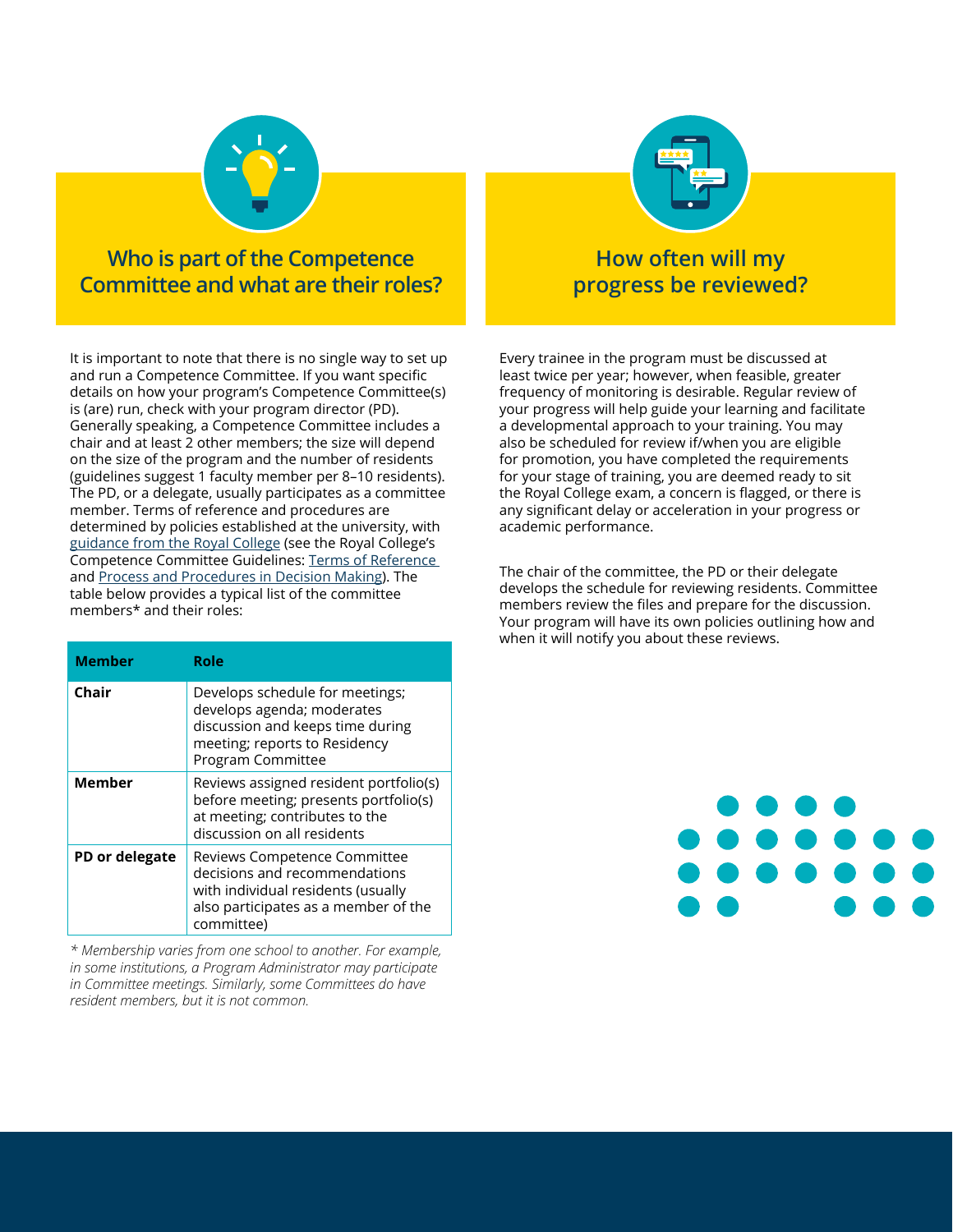

**What is the process for a review? How are decisions about EPA achievement made?**

Members of the Competence Committee serve as primary reviewers of a selected number of resident portfolios per meeting. This ensures that each resident's portfolio is given a thorough review before the meeting. At the meeting, the primary reviewer presents their synthesis, displays relevant reports from the resident's portfolio, shares important quotes from any observational comments about the resident and benchmarks the resident's performance against national specialty committee guidelines. As part of this review process, the committee has a group discussion and makes decisions about EPA achievement, considering not only the supervisor's ratings but also the breadth of contexts encountered versus those expected and paying particular attention to the narrative comments, which provide rich data. When deciding if a resident has achieved a particular EPA, the Committee expects to see improvement over time as well as an overall pattern of consistent competence. Determinations that a resident has achieved EPAs are based on a holistic assessment that integrates ratings and narrative comments rather than being solely based on seeing that the resident has met a certain quota of EPAs rated as "I didn't need to be there.".



**How does a Competence Committee decide if I'm on track and should progress?**

Competence Committee members use their judgement to assess overall resident competence. To do this, they consider your progress on your EPAs, but that alone does not give the committee a full picture of your competence. They will also consider other available assessments that make up the overall program of assessment (e.g., OSCEs, simulations, in-training examinations, reports).

It is important to emphasize that Competence Committees look at broad patterns of performance, which includes assessments of your performance of EPAs as well as other key data associated with all of the CanMEDS stage-specific competencies, and other assessments that your specific program may require.

When there is evidence showing that you have, on balance, demonstrated achievement of all competencies for a particular stage, then the Competence Committee will recommend promotion. When gaps are detected, the Committee will recommend that the RPC or its delegate take additional steps to support you.